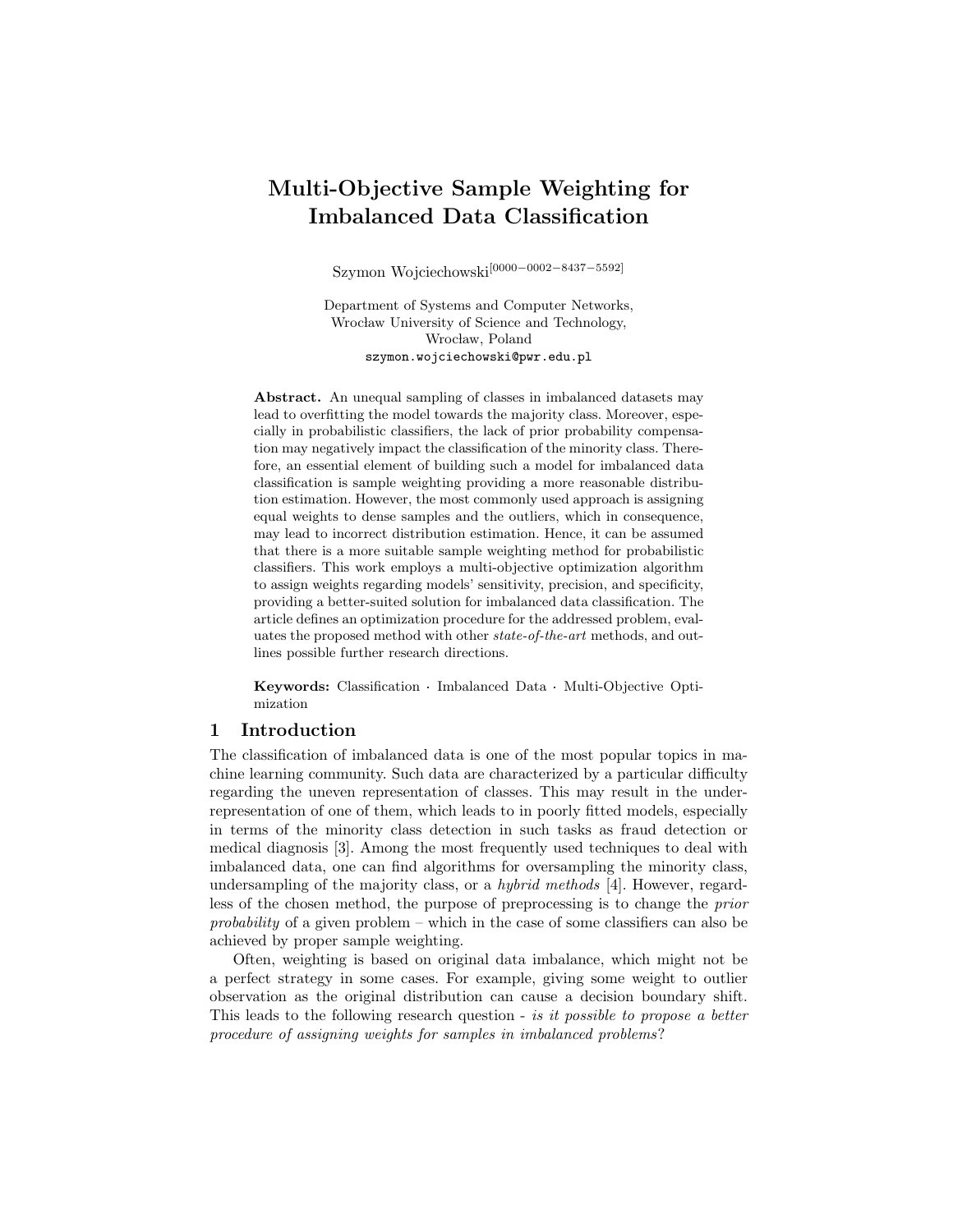#### S. Wojciechowski 70

#### 2 Algorithm

The proposed solution for better assignment of weights is based on a multiobjective optimization algorithm. The considered task can be defined as an optimization problem, determining a classification model characterized by the highest quality. However, evaluation of algorithms for imbalanced data classification requires specific metrics, often formulated in a way, that the error in the minority class is equally included as one in the majority class.

Commonly used Gmean metric is defined as geometric mean of sensitivity and either specificity or precision. This overcomes the limitation of single-metric optimization, which (i) is often limited to only two out of three basic metrics and (ii) depends on their aggregation. Therefore multi-criteria optimization tasks may give certain advantages in this kind of problem. Defining several metrics, which are simultaneously maximized in the optimization process, results in creating a number of interdependent solutions converging to pareto-optimal solutions. One of advantages is, that models can go beyond limitations of aggregated metrics, but finally, only one solution can be used, which requires a procedure for selecting most useful model.

To define given problem formally it will be assumed that the solution  $s =$  $w_1, w_2, ... w_n$  belongs to feasible solutions space S and it is defined as a series of weights w corresponding to  $n$  samples in training set. Optimization objective is to maximize three basic metrics estimated on validation set:

$$
\text{maximize} \quad f_{sns}(S), \quad f_{spc}(S), \quad f_{prc}(S) \tag{1}
$$

where sns, spc, prc translate to sensitivity, specificity and precision respectively. Obtained weights are further used in Gaussian Naive Bayes classifier training for estimating  $\mu_y$  and  $\sigma_y$  using maximum likehood of:

$$
P(x_i \mid y) = \frac{1}{\sqrt{2\pi\sigma_y^2}} \exp\left(-\frac{(x_i - \mu_y)^2}{2\sigma_y^2}\right) \tag{2}
$$

Proposed algorithm – Multi-Objective Sample Weigthing (moswe) – is solving given problem using moead with population size of 25 objects, limited to 10 000 evaluations. The reference directions were generated using the Das-Dennis algorithm [6]. To obtain a single model as a final classifier, the solution was selected using Compromise Programming multi-criteria decision making method.

### 3 Results

The experiments were conducted in stratified  $5 \times 2$  CV protocol with paired t-test [1]. The proposed method was implemented in Python programming language supported by scikit-learn and pymoo packages [2]. Algorithm was compared with baseline classifier and other commonly used preprocessing techniques: Random Undersampling (RUS), Cluster Centroids (CC), Random Oversampling (ROS) and Synthetic Minority Oversampling (SMOTE) implemented in  $imbalanced\text{-}learn$  package [5]. For the evaluation, 21 datasets from the KEEL repository<sup>1</sup> were used.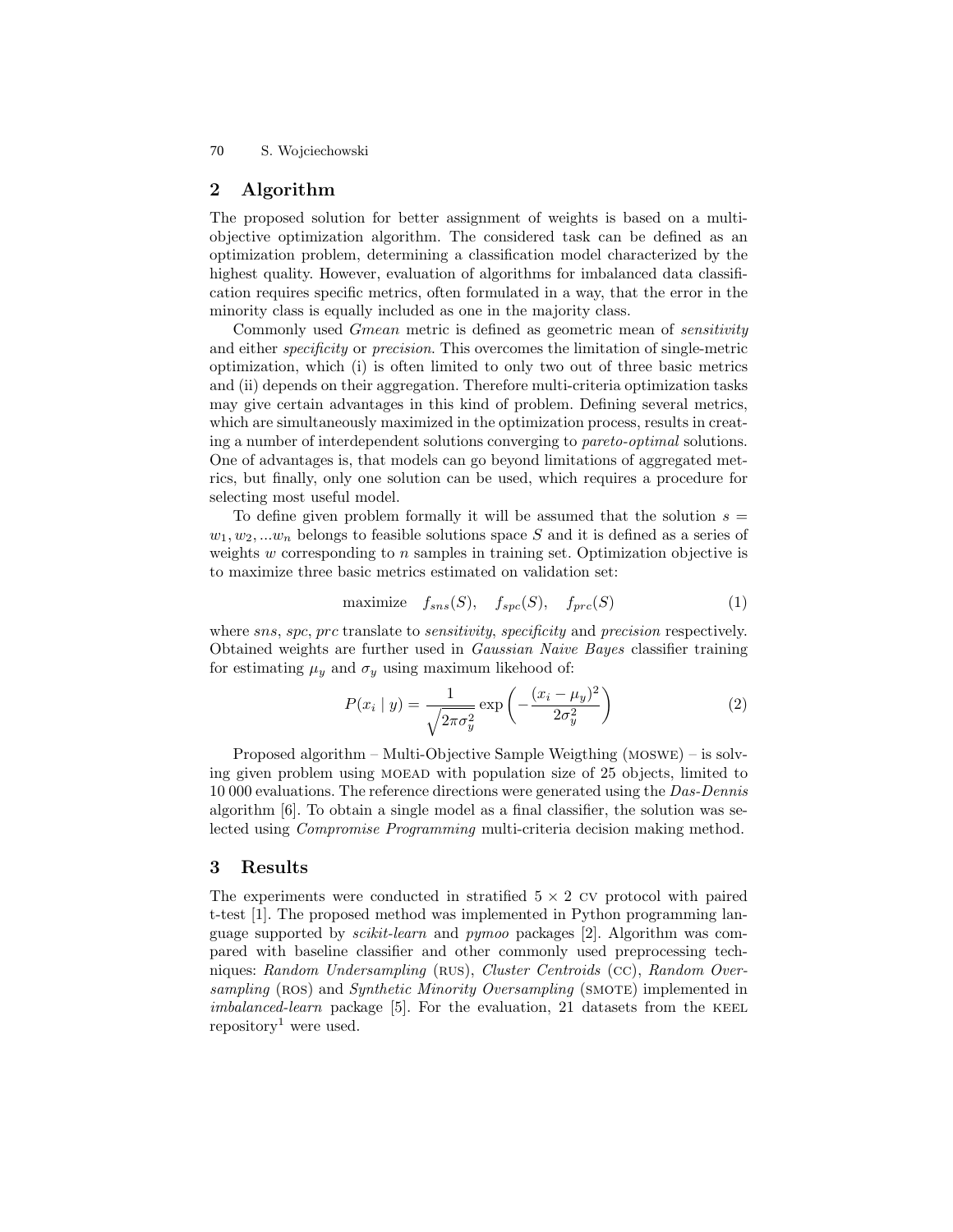|                | <b>NONE</b>             | <b>MOSWE</b>             | <b>RUS</b>              | $_{\rm CC}$              | ROS                      | SMOTE                    |
|----------------|-------------------------|--------------------------|-------------------------|--------------------------|--------------------------|--------------------------|
| ecoli1         | 0.780                   | 0.836                    | 0.778                   | 0.726                    | 0.764                    | 0.817                    |
|                | 4, 5                    | $\overline{4}$           |                         |                          | $\overline{4}$           | 1, 4, 5                  |
| ecoli2         | 0.682                   | 0.854                    | 0.786                   | 0.625                    | 0.664                    | 0.773                    |
|                | $\bf{4}$                | 1, 4, 5, 6               | 1, 4, 5                 |                          | $\overline{4}$           | 1, 4, 5                  |
| ecoli3         | 0.841                   | 0.884                    | 0.747                   | 0.827                    | 0.832                    | 0.865                    |
|                | $\frac{1}{2}$           | 1, 4, 5, 6               |                         |                          | $\qquad \qquad -$        | 1, 4, 5                  |
| glass0123vs456 | 0.859                   | 0.864                    | 0.876                   | 0.826                    | 0.873                    | 0.871                    |
| glass0         | $\overline{4}$<br>0.707 | $\overline{4}$<br>0.707  | $\overline{4}$<br>0.704 | 0.706                    | 1, 4<br>0.701            | $\overline{4}$<br>0.701  |
|                |                         |                          |                         |                          | $\overline{\phantom{m}}$ |                          |
| glass1         | 0.657                   | 0.660                    | 0.656                   | 0.643                    | 0.659                    | 0.653                    |
|                | $\overline{4}$          |                          |                         |                          | $\overline{4}$           |                          |
| glass6         | 0.872                   | 0.872                    | 0.864                   | 0.855                    | 0.875                    | 0.865                    |
|                |                         | $\overline{\mathbf{4}}$  |                         |                          | $\overline{4}$           |                          |
| haberman       | 0.575                   | 0.559                    | 0.608                   | 0.561                    | 0.621                    | 0.600                    |
|                |                         |                          | 1, 2                    |                          | 1, 2                     |                          |
| iris0          | 1.000                   | 0.998                    | 1.000                   | 1.000                    | 1.000                    | 1.000                    |
|                |                         | $\overline{\phantom{0}}$ |                         |                          | $\frac{1}{2}$            | $\overline{\phantom{a}}$ |
| new-thyroid1   | 0.987                   | 0.979                    | $_{0.973}$              | 0.948                    | 0.977                    | 0.978                    |
|                | 3, 4, 5, 6              | $\overline{4}$           | $\overline{4}$          | $\overline{\phantom{m}}$ | $\overline{4}$           | $\overline{4}$           |
| new-thyroid2   | 0.987                   | 0.979                    | 0.974                   | 0.955                    | 0.976                    | 0.976                    |
|                | 3, 4, 5, 6              | $\overline{4}$           | $\overline{4}$          |                          | $\overline{4}$           | $\overline{4}$           |
| page-blocks0   | 0.695                   | 0.716                    | 0.714                   | 0.669                    | 0.695                    | 0.699                    |
|                | $\overline{4}$          | 1, 4, 5, 6               | $\overline{4}$          |                          | $\overline{4}$           | 1, 4, 5                  |
| pima           | 0.714                   | 0.713                    | 0.718                   | 0.719                    | 0.726                    | 0.731                    |
|                | $\frac{1}{2}$           | $\overline{\phantom{0}}$ | $\equiv$                |                          | $1, 2$                   | 1, 2, 3                  |
| segment0       | 0.896                   | 0.914                    | 0.890                   | 0.860                    | 0.887                    | $_{0.892}$               |
|                | 4, 5, 6                 | $\operatorname{all}$     | $\overline{4}$          | $\overline{\phantom{m}}$ | $\overline{4}$           | $\overline{4}$           |
| vehicle0       | 0.735                   | 0.761                    | 0.753                   | 0.760                    | 0.756                    | 0.755                    |
| vehicle1       | 0.677                   | $1\,$<br>0.697           | $\,1\,$<br>0.670        | $\mathbf{1}$<br>0.627    | $1\,$<br>0.671           | $\mathbf{1}$<br>0.675    |
|                | $\overline{4}$          | all                      | $\overline{4}$          |                          | $\overline{4}$           | $\overline{4}$           |
| vehicle2       | 0.724                   | 0.806                    | 0.729                   | 0.687                    | 0.755                    | 0.736                    |
|                | $\overline{4}$          | all                      | $\overline{4}$          |                          | 1, 4                     | $\overline{4}$           |
| vehicle3       | 0.674                   | 0.683                    | 0.665                   | 0.653                    | 0.667                    | 0.672                    |
|                |                         | all                      |                         |                          |                          |                          |
| wisconsin      | 0.966                   | 0.965                    | 0.965                   | 0.964                    | 0.966                    | 0.966                    |
|                |                         | $\overline{\phantom{0}}$ |                         |                          |                          |                          |
| yeast1         | 0.519                   | 0.529                    | 0.529                   | 0.518                    | 0.515                    | 0.523                    |
|                | 5                       | 1, 4, 5, 6               |                         | $\,$ 5 $\,$              |                          | 1, 4, 5                  |
| yeast3         | 0.578                   | 0.652                    | 0.657                   | 0.547                    | 0.551                    | 0.599                    |
|                | 4, 5                    | 1, 4, 5, 6               |                         |                          |                          | 1, 4, 5                  |

Table 1. Balanced Accuracy results.

Table 1 presents mean balanced accuracy score obtained by evaluated methods. Additionally, the list of algorithms from which referenced method was statistically better is presented below each score. It can be observed that moswe achieved significantly better results for the sets segment0, vehicle1, vechicle2 and vehicle3, although it should be also noticed, that for the sets ecoli2, ecoli3, page-block0, yeast1 and yeast3 difference between moswe and rus was not statistically significant. In the remaining datasets, algorithms did not outperformed each other, although most of the algorithms were achieving better score than cc. Interestingly, the baseline algorithm for the new-thyroid1 and new-thyroid2 was better then other methods, with the exception of mose, where there was no statistical significance. Moreover, RUS and ROS algorithms

<sup>1</sup> https://sci2s.ugr.es/keel/imbalanced.php